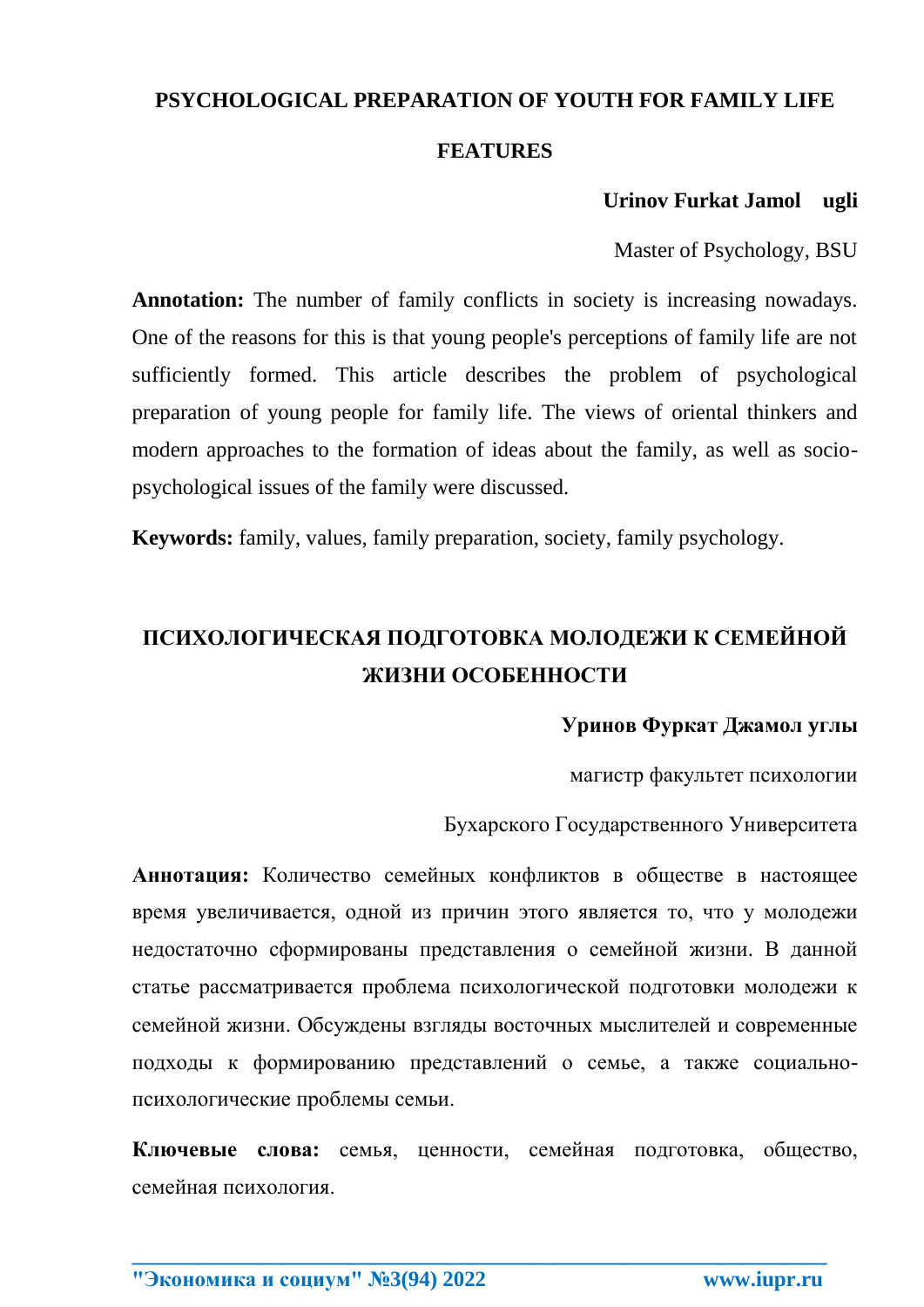# **YOSHLARNI OILAVIY HAYOTGA TAYYORLASHNING PSIXOLOGIK XUSUSIYATLARI**

#### **O'rinov Furqat Jamol o'g'li**

Buxoro Davlat Universiteti

psixologiya fakulteti magistri

**Annatatsiya:** Hozirgi kunda jamiyatda oilaviy nizolarning soni ortib bormoqda bunga sabablardan biri sifatida yoshlarni oilaviy hayot haqidagi tasavvurlarini yetarli darajada shakllanmaganligi keltirish mumkin. Ushbu maqolada yoshlarni oilaviy hayotga psixologik tayyorlash muammosi bayon qilingan. Oila haqidagi tasavvurlarni shakllantirishga oid sharq mutafakkirlarining qarashlari va zamonaviy yondashuvlar, shuningdek, oila borasidagi ijtimoiy - psixologik masalalar muhokama qilingan.

**Kalit so'zlar:** oila, qadriyat, oilaga tayyorlash, jammiyat, oila psixologiyasi.

#### INTRODUCTION

Today, 63 percent of Uzbekistan's population is made up of children and adolescents, compared to 30 percent young girls under the age of 18, and some of them are young families reaches Young families are a socio-political, economic, cultural and spiritual community is one of the important subjects of renewal and growth and takes place in social life in influencing the complex processes that are taking place, and in development plays an important role in mobilizing. So young at the moment formation and development of the spiritual, moral and spiritual world of families In-depth and comprehensive analysis is of great scientific and practical importance. In this context, the formation of strong families, motherhood and childhood are social was physically fit and mentally strong in the families creating favorable conditions for the birth of children, effective between families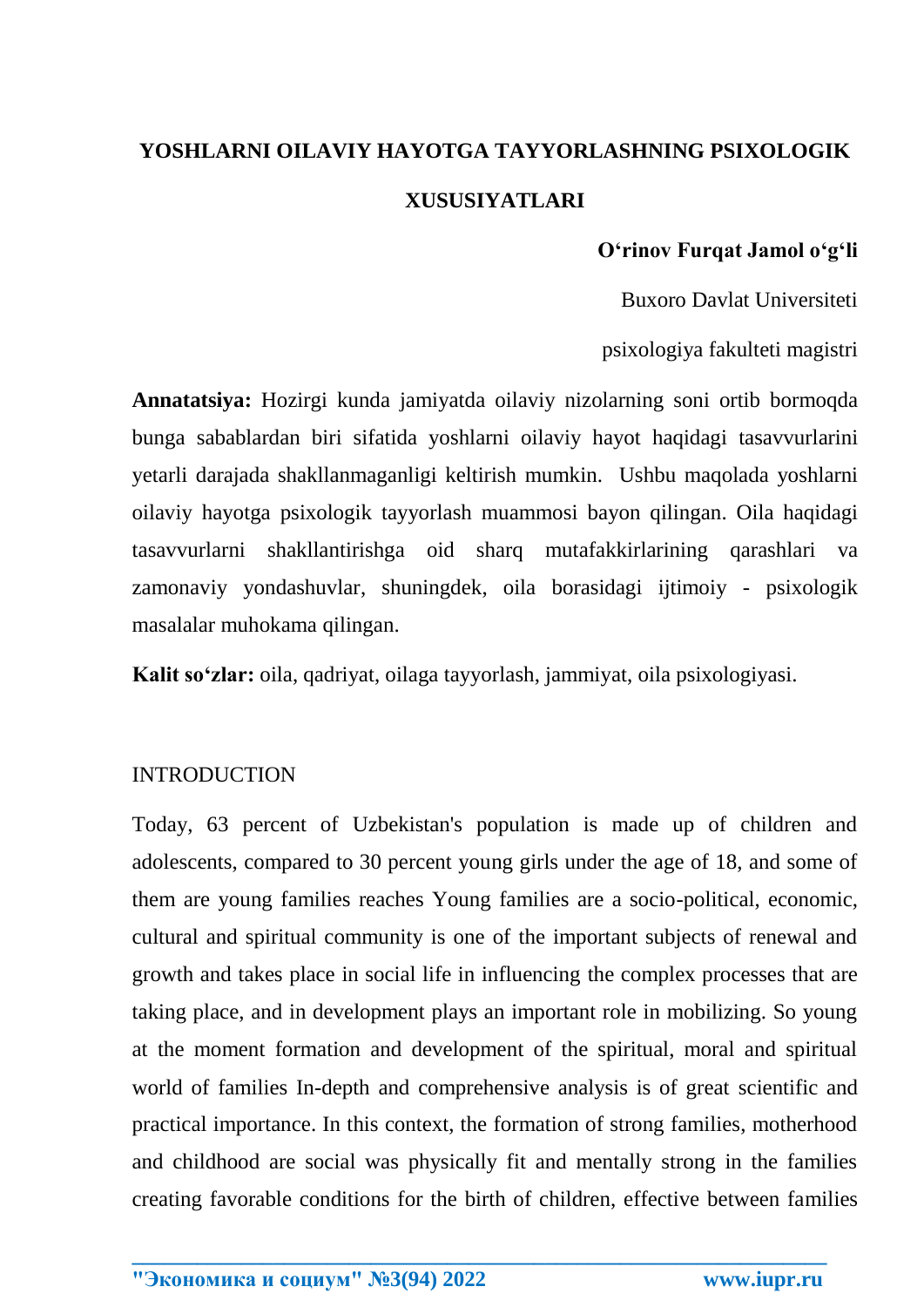and the community in the process of organizing family upbringing issues of establishing strong cooperation at the level of public policy attention is being paid. In February 1993, he was awarded the Order of the Healthy Generation establishment and adoption of the State Program "Healthy Generation" is a shining proof of our point.

Psychologically preparing young people for family life and activities effective organization contributes to the positive solution of a number of social problems shows the effect:

- Ensures the social and spiritual development of society;

- at a high stage of socio-economic development of society is important;

-to form strong families, to create a healthy psychological environment in them decision-making, effective organization of family upbringing, in the upbringing of children achieving certain successes, preventing family conflicts, divorces prepares the ground for.

A.Avloni: "Education is for us either life or death, salvation or destruction, It's either a matter of happiness or a matter of disaster", he said should not fall. Because, as before, the old man treats the young man well and young people calling for morality, respecting them and following their teachings is disappearing. Everyone who casts their eyes upon it, wants a go.

SV Kovolyov on the concept of family and marriage in adolescents and girls It's important that they have. The concepts of marriage and love are 13-15 years old it is observed that children have opposite concepts, i.e. they love and they understand that marriage is an opposite concept. Life in students. The concept of love in choosing a partner is only in 4 places, namely, respect, trust, stands after qualities such as understanding each other. Young people take the family seriously they do not. As a result, you make a lot of mistakes and later get married psychologically recognize the importance of. Our main task is to help teenagers the value of the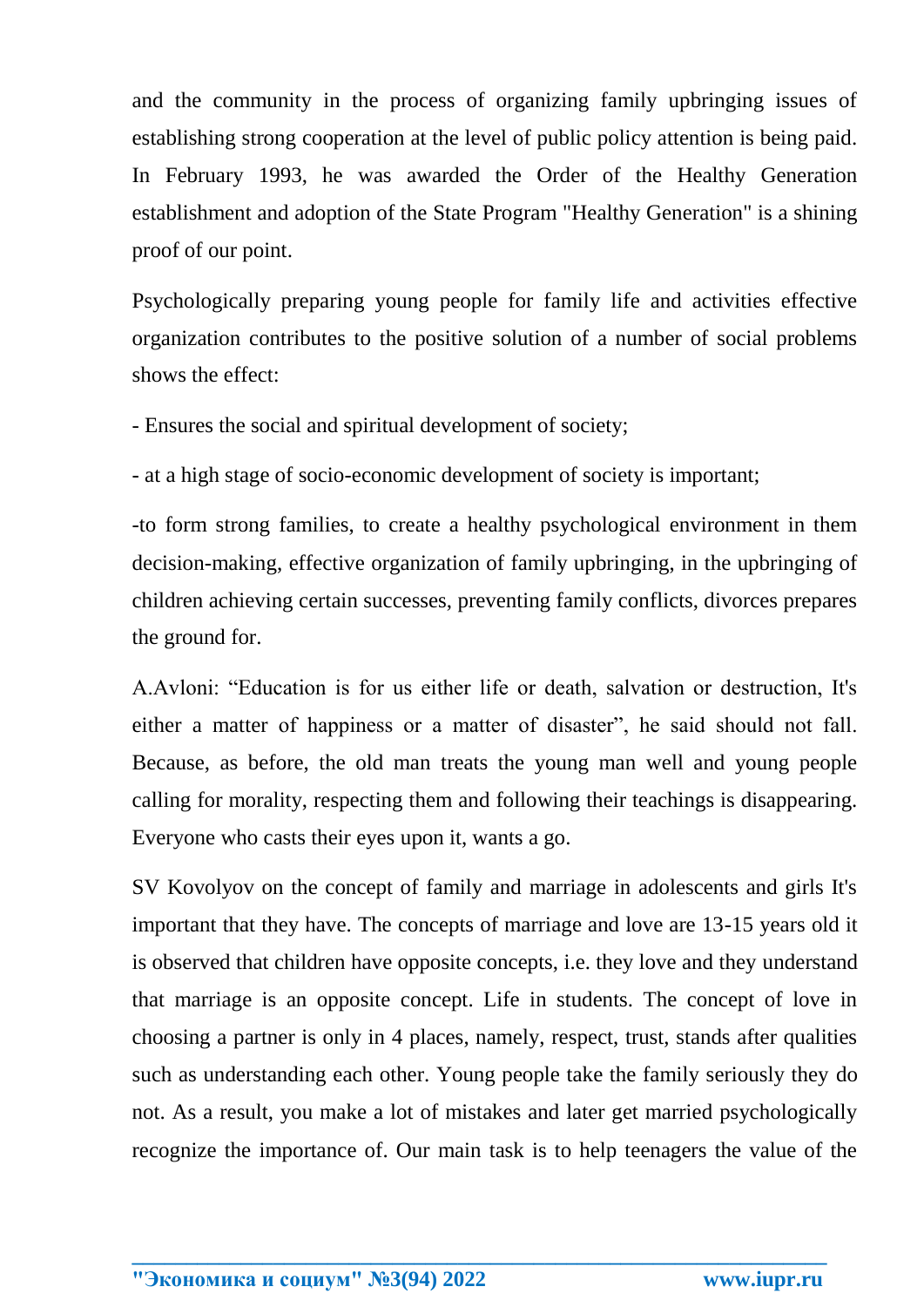family, love, the importance of the role of love in the marriage family, and it is long and happy is the key to life.

# RESEARCH METHODOLOGY

This is the sanctuary of the so-called family, the strength of the 'family tower' to the characteristics of the premarital factors that form the foundation of the castle, which of them depending on how accurately and firmly it is placed. If this foundation is mature, if it's strong, the building on it is beautiful and bright convenience, tranquility, peace, tranquility to the occupants will dedicate. your family also has its own foundation. They are premarital factors that form the basis of the family. If this if the influence of premarital factors on the formation of the family is negligible, it is urgent, if it is empty and crooked, the wall of the family building on which it is built is also crooked and it will continue to be a deposit, and it will one day collapse and be destroyed is in danger of disappearing. Even if the building on such a foundation is not demolished or demolished, its occupants it cannot bring peace, tranquility, joy. They are always some kind of one they have to live in anxiety, fear, embarrassment, embarrassment. Well, that's it What are the foundations of marriage? Factors before marriage It is important to note that the factors that precede marriage are one thing or another many of the social, economic, biological, and other factors that led to marriage physiological, spiritual, moral, and most important for our day from a complex of multifaceted factors that incorporate psychological factors to the young people who are starting a family, to the family life that they are building to what extent they are "mature". This is the most important thing here to what extent young people can meet the requirements of family life and marriage is held.

## ANALYSIS AND RESULTS

The concept of maturity in marriage is also very complex and relative is a concept. Because man is a constantly evolving, improving profession regularly updated in their activities or in their spiritual and moral development is a creature that reaches the peaks. This or that of a man if he is talking about "full maturity" in the activity,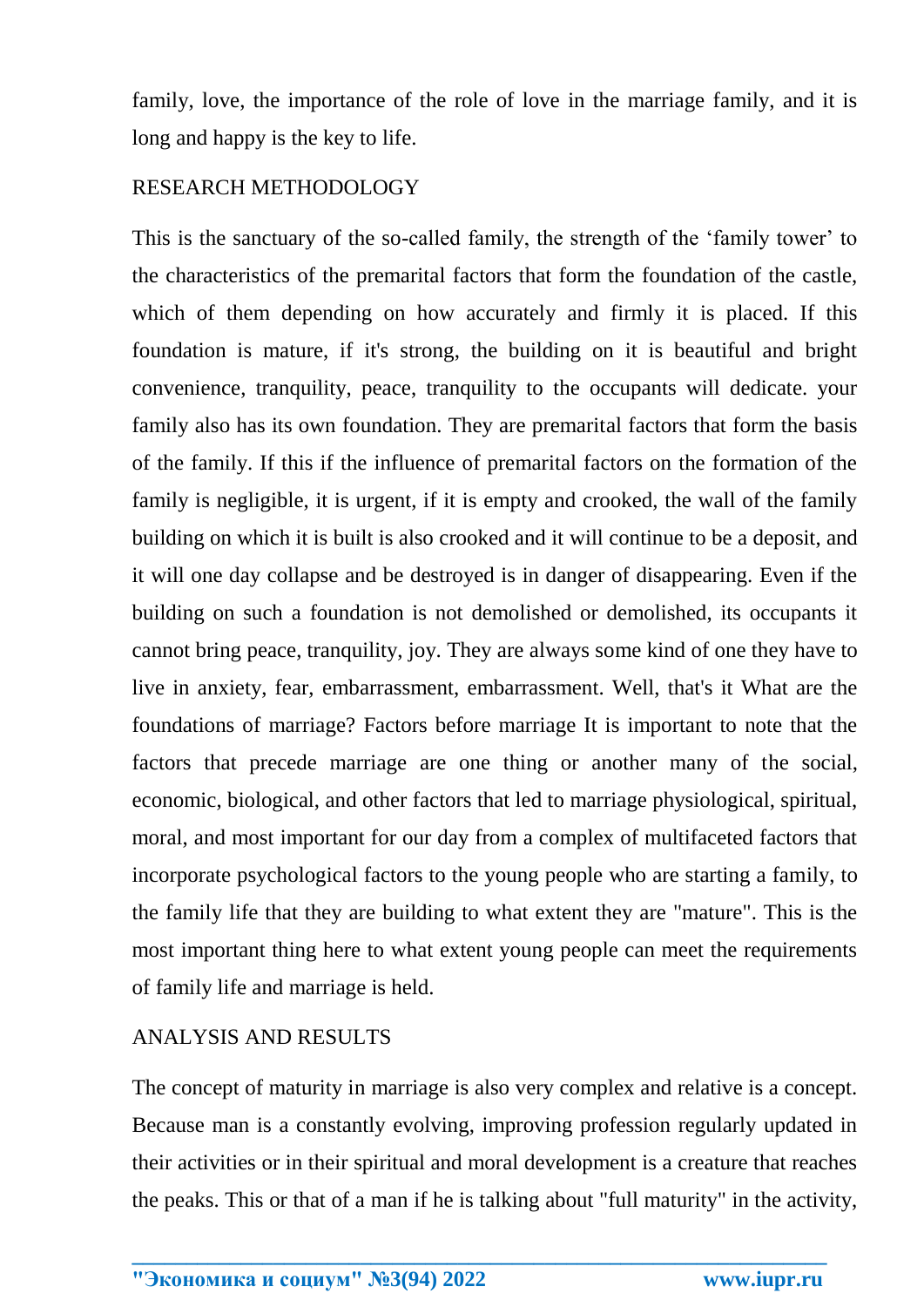then it is known that a limit has been reached and no further development is possible indicates That is why a person is mature enough to marry or engage in any activity when it comes to, the concept of "maturity" cannot be appropriate in a narrow sense. That is why a person's "maturity", especially to marriage, to family life When it comes to 'maturity', there is a certain general acceptance of this concept standard, average norm, a certain conditional "unit of measurement", indicators and so on etc. are used only. For example, all educational institutions (schools, high schools, graduation exams for colleges, institutes) (system of state exams, diploma job security systems, etc.) and graduates the sum of the average knowledge and skills acquired by will be Which means it's about to be the most delusional time of the year, as well gives a certain right to work in the specialty. In this sense, "maturity" is a certain stage of development, phase, a qualitative and quantitative characteristic of maturity serves as an indicator of accuracy.

The issue of maturity in marriage and family life is very complicated, has an individual character that cannot be measured by any strict norm is an indicator of These are just some of the goal setting shareware that you can use showing that it is one of the most complex problems stands.

The social psychological problems of the modern family a variety of premarital factors in the psychological literature devoted to coverage shapes, appearances are different. Here are some of them Here's a few basic facts about a stomp pad: young people who are building: family maturity: their motives for starting a family: terms and conditions of their acquaintance before marriage (how long they have known each other): their future family life ideas about Of course, each of these factors is different young people can have different behaviors, but each of them is unique in turn differs into several other species. For example, when marriage is called maturity young people starting a family: physical (physiological), sexual, legal, economic, one can distinguish such aspects of maturity as spiritual-moral, psychological. Of these among the legal, sexual maturity indicators are sufficiently clear signs, have legal and medical, psychological, and psychological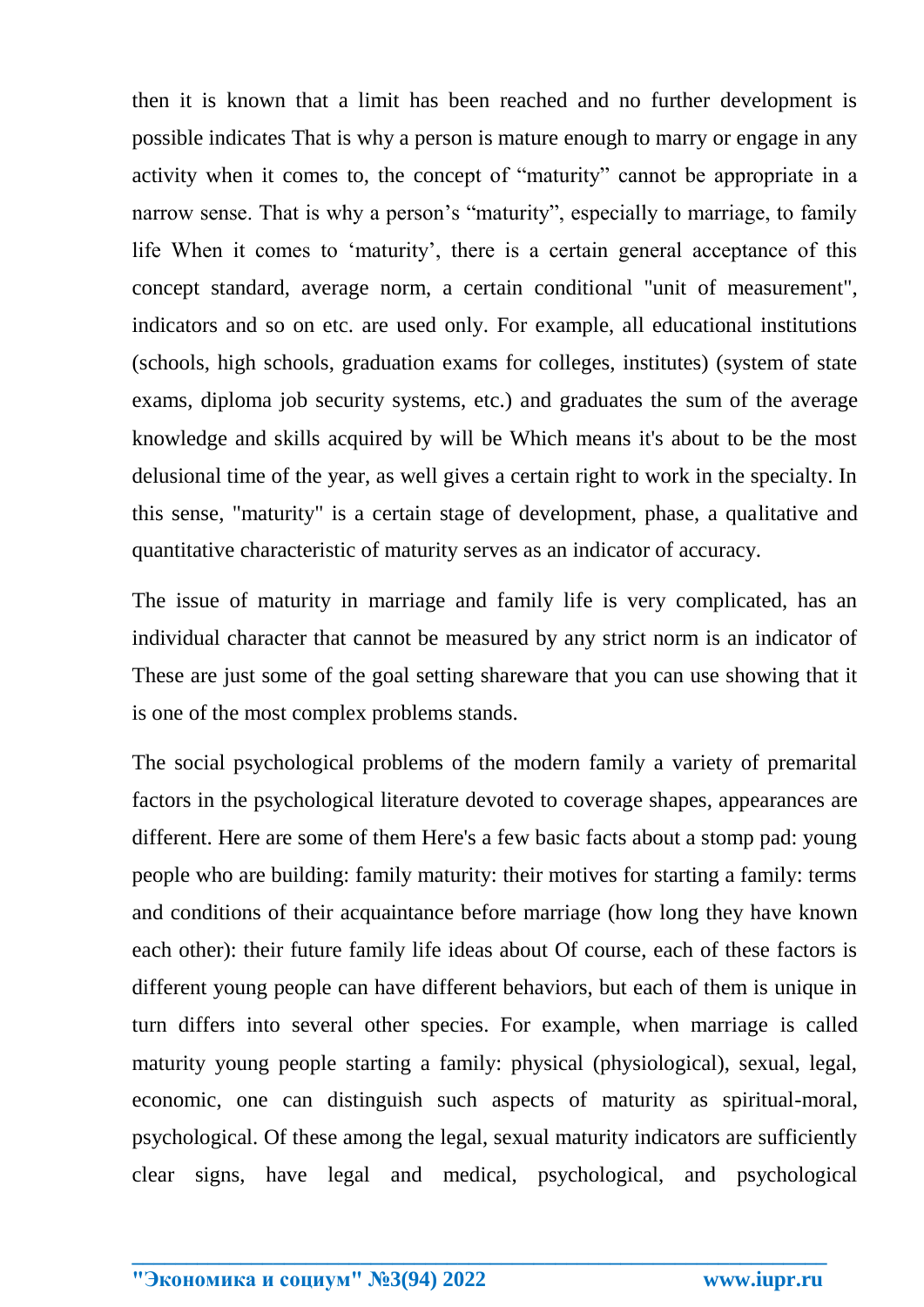characteristics. While there is a lot of information in the literature, the economic, spiritual, and psychological aspects are a bit more complex. Is characterized by the absence of. For example, a person's sexual maturity is unique factors.

In other words, they begin puberty. So, for this period as the material and spiritual interests of the children grow as well as sexual needs being a powerful source of personal activity, it is diverse psychological and social forms. 30 Sexual desire, the onset of sexual desire is the beginning of a person's biological development is the specific phase. They contribute to the development of the child's psyche, the formation of personality, has a profound effect on other aspects of life.

According to clinical observations, in modern girl's puberty is 12-14 years old and 14-16 years old in boys age. Of course, this maturity is early in some children, others in some it may happen later. These values vary by  $\pm$  2 years possible. Some medical scientists estimate that it will take another 2-3 years for children to reach full sexual maturity. Sexual maturity is a matter of strict sexual needs leads to the formation of Secondary sexual symptoms in children by this time begins to appear. The activity of the sex secretory glands increases. In girl's menstrual cycles (menstruation), polycystic ovaries begin to occur in boys.

## CONCLUSIONS AND RECOMMENDATIONS

In conclusion, we can say that today in our country emphasis on young people, their education and careers is given. But it is also a blessing in disguise for young people not enough to be, but psychologically from the lessons of family life to them providing comprehensive and sufficient information from knowledge and concepts has become a requirement of the time is growing. Because only in a family with a healthy psychological environment is it harmonious and it is possible to bring up the next generation that will serve the country. That's the point from this point of view, it is time for us to pay attention to this issue demonstrates its relevance in practical life experience. 2019 statistics According to the data, 30,000 families will be divorced in 11 months everyone has a common sense that the nation is a great threat to destiny and the future of the state is aware. Assuming that